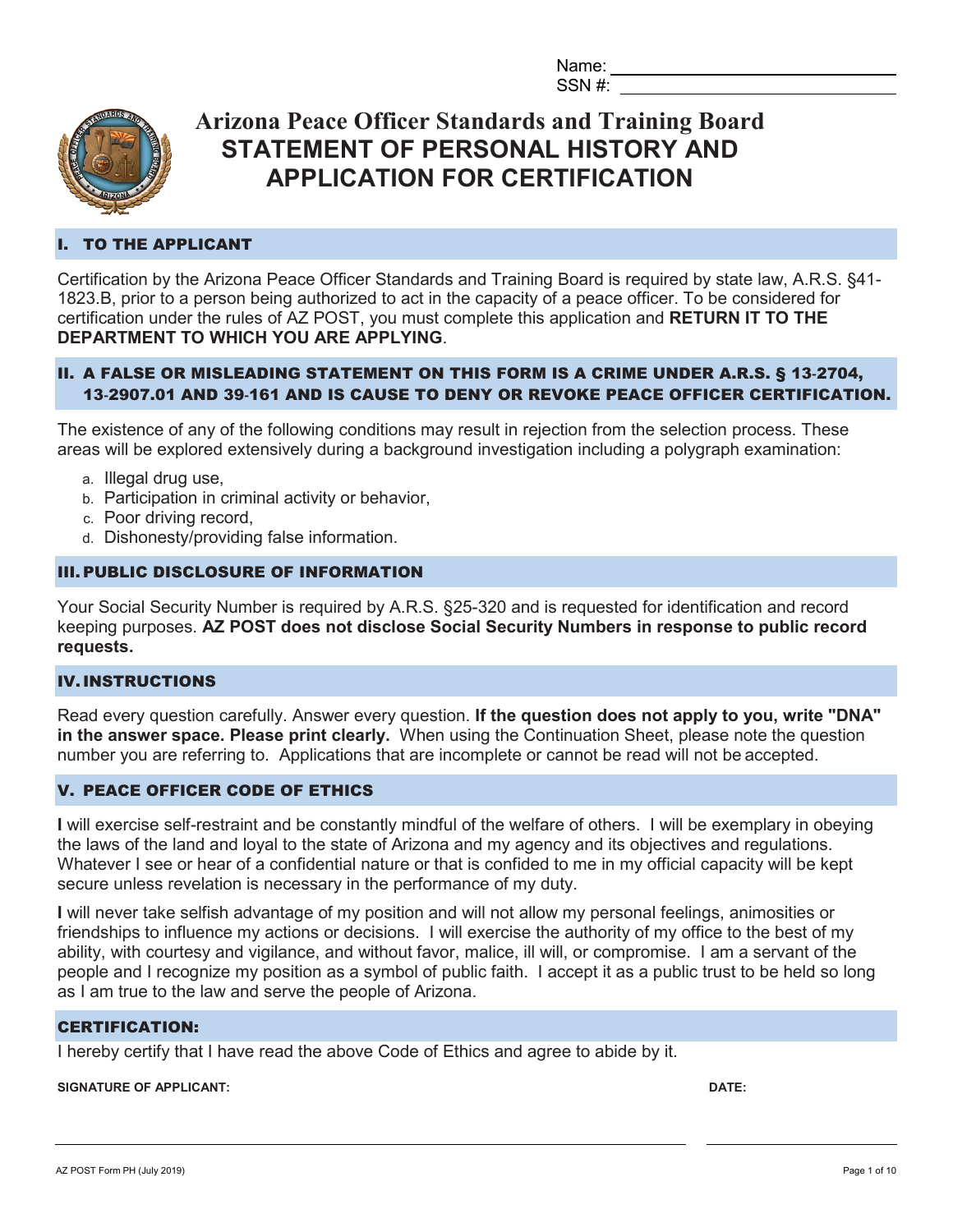Name: SSN #:



# **Arizona Peace Officer Standards and Training Board AUTHORIZATION FOR RELEASE OF INFORMATION**

**I**, **DO HEREBY AUTHORIZE** any and all persons,

employers, partnerships, corporations and all civilian and government entities, military agencies, law enforcement agencies, private, and city, county, state and federal entities to release, furnish and exchange any and all available information relating to me for the purpose of determining my suitability to be appointed and certified as a peace officer. This includes, but is not limited to, all information related to my employment, performance, disciplinary history, character, integrity, reputation, conduct, behavior and fitness for duty.

This authorizes release to the **ARIZONA PEACE OFFICER STANDARDS AND TRAINING BOARD** and the . This release is in addition to, (print agency name)

and not intended to curtail or diminish the authorization and immunity provided by statute. **I DO HEREBY RELEASE** from any and all liability, all persons or entities disclosing information pursuant to this release.

| Sworn and Subscribed to Before Me This: ___ | Day of     | 20 |  |
|---------------------------------------------|------------|----|--|
| BY:                                         |            |    |  |
| STATE OF:                                   | COUNTY OF: |    |  |
| SIGNATURE OF NOTARY PUBLIC:                 |            |    |  |

SIGNATURE OF APPLICANT: SIGNATURE OF APPLICANT: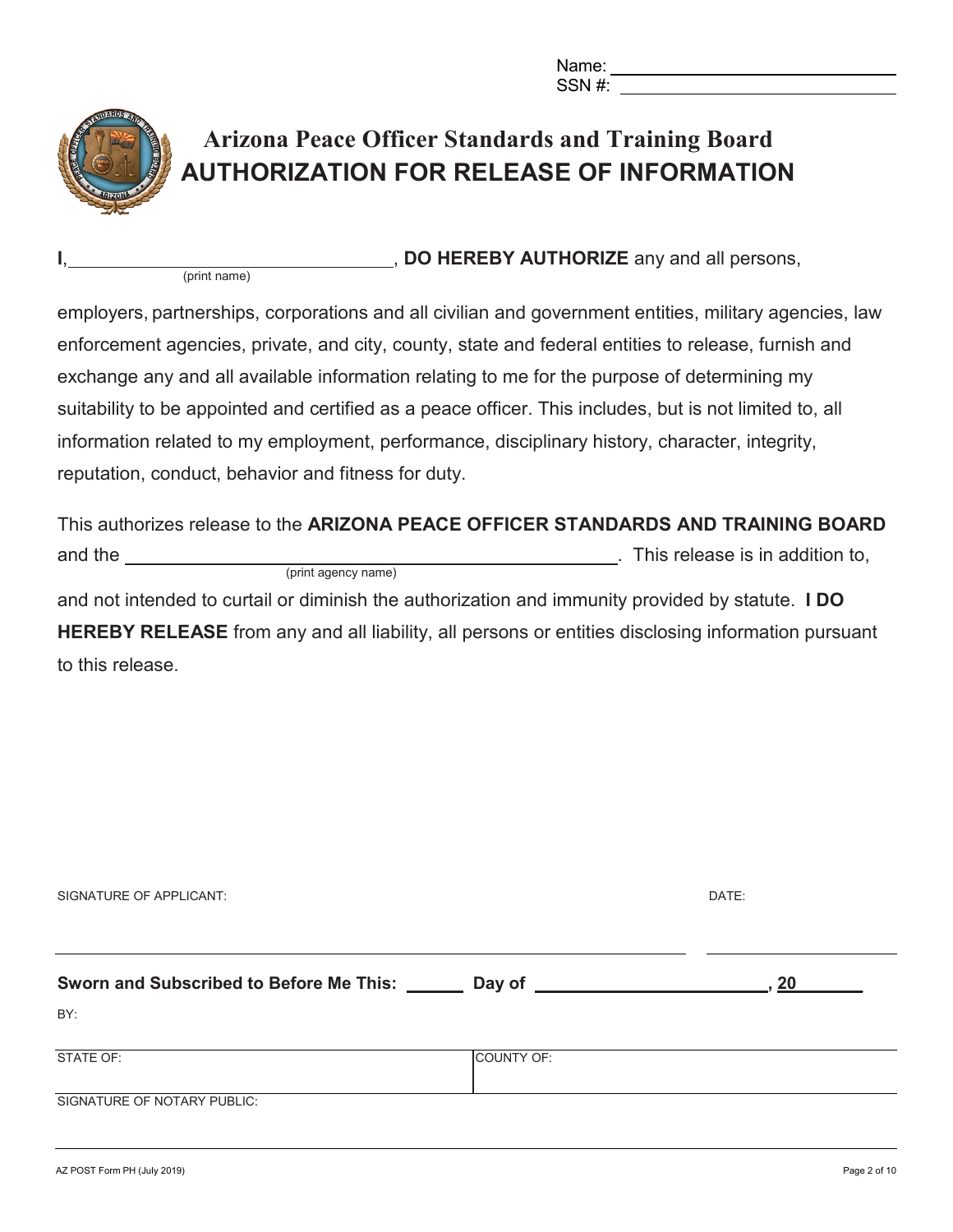Name: SSN #:



# **Arizona Peace Officer Standards and Training Board STATEMENT OF PERSONAL HISTORY AND APPLICATION FOR CERTIFICATION**

**ARIZONA ADMINISTRATIVE CODE R13-4-106:** A person who seeks to be appointed shall complete and submit to the appointing agency a personal history statement on a form prescribed by the Board before the start of a background investigation. The history statement shall contain answers to questions that aid in determining whether the person is eligible for certified status as a peace officer. The questions shall concern whether the person meets the minimum requirements for appointment, has engaged in conduct or a pattern of conduct that would jeopardize the public trust in the law enforcement profession and is of good moral character.

**INSTRUCTIONS:** Print in ink or type all answers. Read every question carefully and answer every question. **If the question does not apply to you, print or type "DNA" in that answer block. DO NOT LEAVE BLANK SPACES**. Incomplete or unsigned statements cannot be processed. If additional space is required, use the Continuation Sheet. Also, use the Continuation Sheet to expound or explain your answer. All information provided is subject to verification. Information on this form may constitute a "public record or other matter" requiring public disclosure under Arizona's Public Records Law, A.R.S. §39-121 *et seq.*

| 1. Name (Last, First, Middle)                                                                                                                                                                      |                           | 2. Email Address                                                               |                                                                                                                             |                   |                  |
|----------------------------------------------------------------------------------------------------------------------------------------------------------------------------------------------------|---------------------------|--------------------------------------------------------------------------------|-----------------------------------------------------------------------------------------------------------------------------|-------------------|------------------|
| 3. Physical Address                                                                                                                                                                                |                           | 4. City                                                                        | 5. State/Zip Code                                                                                                           |                   |                  |
| 6. Mailing Address                                                                                                                                                                                 |                           | 7. City                                                                        |                                                                                                                             | 8. State/Zip Code |                  |
| 9. Date of Birth (Month/Day/Year)<br>10. Place of Birth (City, State, Country)                                                                                                                     |                           |                                                                                | 11. Social Security Number                                                                                                  |                   |                  |
| 12. List here any other names, DOB's or SSN's you have used:                                                                                                                                       |                           |                                                                                |                                                                                                                             |                   |                  |
| 13. Current Marital Status                                                                                                                                                                         |                           | 14. Spouse's Name Before Marriage                                              |                                                                                                                             |                   |                  |
| 15. Home Telephone Number                                                                                                                                                                          | 16. Work Telephone Number |                                                                                | 17. Cell/Mobile Number                                                                                                      |                   |                  |
| 18. Are you a citizen of the United States?<br>$\Box$ Yes<br>$\Box$ No                                                                                                                             |                           |                                                                                | Please attach a copy of Birth Certificate or other verification of citizenship.<br>If naturalized, please provide date:<br> |                   |                  |
| 19. Do you have (check one) (please attach copy of one of the below) (If G.E.D. please explain why on continuation sheet). 20. Institution, when and where did you receive it?                     |                           |                                                                                |                                                                                                                             |                   |                  |
| $\Box$ High School Diploma $\Box$ G.E.D. Certificate $\Box$ Home School                                                                                                                            |                           |                                                                                |                                                                                                                             |                   |                  |
| 21. Military Service<br>$\Box$ Yes                                                                                                                                                                 |                           | If YES, attach the MEMBER 4 copy of the DD 214 and continue with this section. |                                                                                                                             |                   |                  |
| $\Box$ No                                                                                                                                                                                          |                           |                                                                                |                                                                                                                             |                   |                  |
| <b>Branch of Service</b>                                                                                                                                                                           |                           | Date Entered                                                                   | Date Separated                                                                                                              |                   |                  |
| Honorable Discharge:<br>If NO, list type of discharge/separation and explain on<br>the Continuation Sheet.<br>$\square$ Yes<br>$\Box$ No                                                           |                           | $\square$ Yes                                                                  | Were you ever arrested, cited or apprehended by military police?<br>NO If YES, explain on the Continuation Sheet.           |                   |                  |
| Are you currently a member of a U.S. Reserve or National Guard Unit?                                                                                                                               |                           |                                                                                | Were you ever the subject of a report or investigation by Military Police or                                                |                   |                  |
| $\square$ Yes<br>$\Box$ No<br>If YES, list current assignment:                                                                                                                                     |                           |                                                                                | other investigative service (i.e., CID, NCIS, OSI)?                                                                         |                   |                  |
|                                                                                                                                                                                                    |                           | $\square$ Yes                                                                  | NO If YES, explain on the Continuation Sheet.                                                                               |                   |                  |
| Did you ever receive a court martial or non-judicial punishment for a violation of the Uniform Code of Military Justice (UCMJ)<br>$\Box$ Yes<br>∐ No<br>If YES, explain on the Continuation Sheet. |                           |                                                                                |                                                                                                                             |                   |                  |
| <b>AGENCY VERIFICATION:</b>                                                                                                                                                                        | <b>INITIALS:</b>          | <b>DATE:</b>                                                                   |                                                                                                                             |                   | <b>INITIALS:</b> |
| U.S. Citizen (Documentation on File)                                                                                                                                                               |                           |                                                                                | High School Diploma/GED (Documentation on File)                                                                             |                   |                  |
| 21 Years of Age                                                                                                                                                                                    |                           |                                                                                | Military Service if applicable (Documentation on File)                                                                      |                   |                  |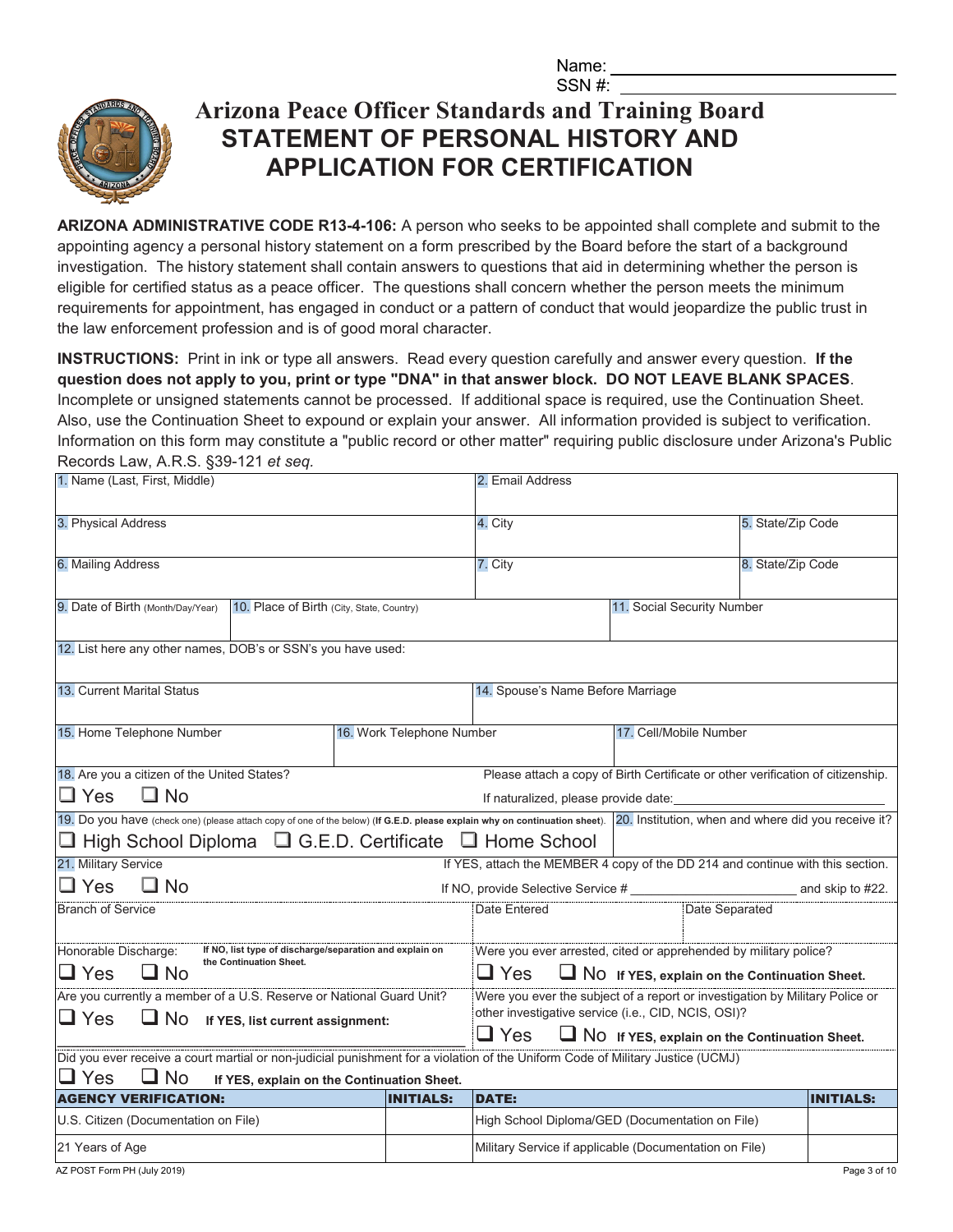#### SSN #:

|                                                      |                  |                                       | 22. PERSONAL REFERENCES: List at least three people who have known you for over one year, excluding relatives or former employers, who can<br>answer questions concerning your past conduct and character as it applies to your meeting the minimum standards for appointment. |                       |                           |                              |
|------------------------------------------------------|------------------|---------------------------------------|--------------------------------------------------------------------------------------------------------------------------------------------------------------------------------------------------------------------------------------------------------------------------------|-----------------------|---------------------------|------------------------------|
| Use the Continuation Sheet if necessary.             |                  |                                       |                                                                                                                                                                                                                                                                                |                       |                           |                              |
| NAME:                                                |                  | STREET ADDRESS, CITY, STATE, ZIP CODE |                                                                                                                                                                                                                                                                                |                       | HOME TELEPHONE NO. YEARS  | <b>KNOWN</b>                 |
| EMAIL:                                               |                  |                                       |                                                                                                                                                                                                                                                                                |                       | WORK TELEPHONE NO.        |                              |
| NAME:                                                |                  | STREET ADDRESS, CITY, STATE, ZIP CODE |                                                                                                                                                                                                                                                                                |                       | HOME TELEPHONE NO.        | <b>YEARS</b><br><b>KNOWN</b> |
| EMAIL:                                               |                  |                                       |                                                                                                                                                                                                                                                                                |                       | <b>WORK TELEPHONE NO.</b> |                              |
| NAME:                                                |                  | STREET ADDRESS, CITY, STATE, ZIP CODE |                                                                                                                                                                                                                                                                                |                       | HOME TELEPHONE NO. YEARS  |                              |
| EMAIL:                                               |                  |                                       |                                                                                                                                                                                                                                                                                |                       | <b>WORK TELEPHONE NO.</b> | <b>KNOWN</b>                 |
|                                                      |                  |                                       |                                                                                                                                                                                                                                                                                |                       |                           |                              |
| NAME:                                                |                  | STREET ADDRESS, CITY, STATE, ZIP CODE |                                                                                                                                                                                                                                                                                |                       | HOME TELEPHONE NO. YEARS  | <b>KNOWN</b>                 |
| EMAIL:                                               |                  |                                       |                                                                                                                                                                                                                                                                                |                       | <b>WORK TELEPHONE NO.</b> |                              |
| Use the Continuation Sheet if necessary.             |                  |                                       | 23. EXCLUDING FAMILY MEMBERS, LIST ALL PERSONS YOU HAVE LIVED WITH DURING THE PAST FIVE YEARS.                                                                                                                                                                                 |                       |                           |                              |
| <b>Name</b>                                          |                  |                                       | Street Address, City, State, Zip Code                                                                                                                                                                                                                                          | Primary Telephone No. |                           | Relationship                 |
|                                                      |                  |                                       |                                                                                                                                                                                                                                                                                |                       |                           |                              |
|                                                      |                  |                                       |                                                                                                                                                                                                                                                                                |                       |                           |                              |
|                                                      |                  |                                       |                                                                                                                                                                                                                                                                                |                       |                           |                              |
|                                                      |                  |                                       |                                                                                                                                                                                                                                                                                |                       |                           |                              |
| Use the Continuation Sheet if necessary.             |                  |                                       | 24. FAMILY: List ALL immediate relatives (living and deceased) (i.e., parents, siblings, spouse, ex-spouse(s) and all children).                                                                                                                                               |                       |                           |                              |
| <b>Name</b>                                          | Relationship Age |                                       | Street Address, City, State, Zip Code                                                                                                                                                                                                                                          |                       |                           | <b>Primary Telephone No.</b> |
|                                                      |                  |                                       |                                                                                                                                                                                                                                                                                |                       |                           |                              |
|                                                      |                  |                                       |                                                                                                                                                                                                                                                                                |                       |                           |                              |
|                                                      |                  |                                       |                                                                                                                                                                                                                                                                                |                       |                           |                              |
|                                                      |                  |                                       |                                                                                                                                                                                                                                                                                |                       |                           |                              |
|                                                      |                  |                                       |                                                                                                                                                                                                                                                                                |                       |                           |                              |
|                                                      |                  |                                       |                                                                                                                                                                                                                                                                                |                       |                           |                              |
| <b>AGENCY VERIFICATION:</b>                          |                  | <b>INITIALS:</b>                      | <b>DATE:</b>                                                                                                                                                                                                                                                                   |                       |                           | <b>INITIALS:</b>             |
| Personal References Contacted and Results Documented |                  |                                       | Residences and Family Listed                                                                                                                                                                                                                                                   |                       |                           |                              |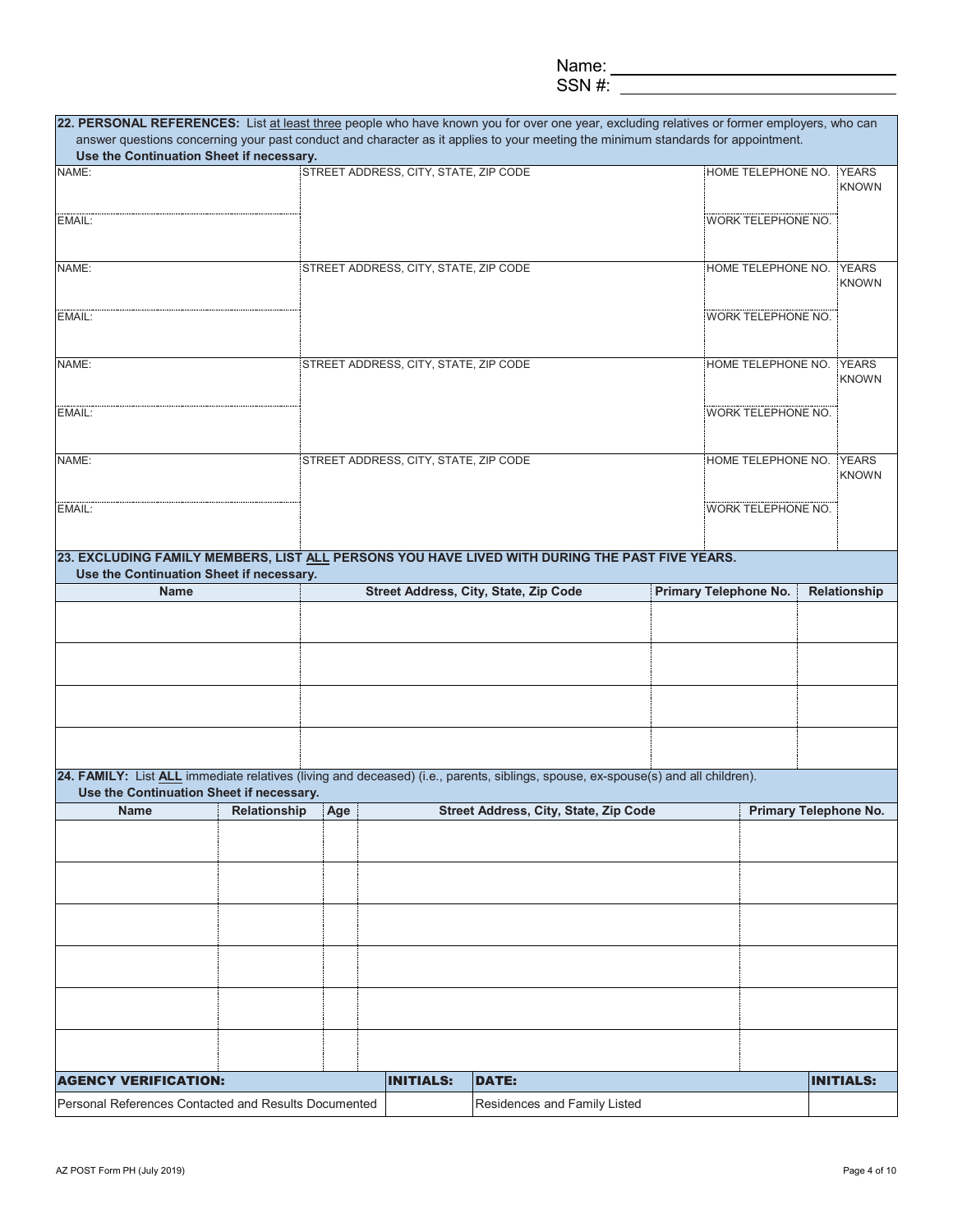|                        |                             |                                                                                                         |                       |                                 |              | SSN #: |                                                                                                                                |                           |
|------------------------|-----------------------------|---------------------------------------------------------------------------------------------------------|-----------------------|---------------------------------|--------------|--------|--------------------------------------------------------------------------------------------------------------------------------|---------------------------|
|                        |                             |                                                                                                         |                       |                                 |              |        | 25. EMPLOYMENT HISTORY: Show ALL employment beginning with your most recent employer. Use the Continuation Sheet if necessary. |                           |
| <b>Start Date</b>      | <b>End Date</b>             | Name of Employer                                                                                        |                       |                                 |              |        | Employer Address (include city, state, zip code)                                                                               |                           |
| <b>Supervisor Name</b> |                             |                                                                                                         |                       | Supervisor's Phone Number       |              |        | Supervisor's Email Address                                                                                                     |                           |
|                        |                             |                                                                                                         |                       |                                 |              |        |                                                                                                                                |                           |
| Job Title              |                             |                                                                                                         | Duties                |                                 |              |        | Reason for Leaving                                                                                                             |                           |
|                        |                             |                                                                                                         |                       |                                 |              |        |                                                                                                                                |                           |
| <b>Start Date</b>      | <b>End Date</b>             | Name of Employer                                                                                        |                       |                                 |              |        | Employer Address (include city, state, zip code)                                                                               |                           |
| <b>Supervisor Name</b> |                             |                                                                                                         |                       | Supervisor's Phone Number       |              |        | Supervisor's Email Address                                                                                                     |                           |
|                        |                             |                                                                                                         |                       |                                 |              |        |                                                                                                                                |                           |
| Job Title              |                             |                                                                                                         | Duties                |                                 |              |        | Reason for Leaving                                                                                                             |                           |
|                        |                             |                                                                                                         |                       |                                 |              |        |                                                                                                                                |                           |
| <b>Start Date</b>      | <b>End Date</b>             | Name of Employer                                                                                        |                       |                                 |              |        | Employer Address (include city, state, zip code)                                                                               |                           |
|                        |                             |                                                                                                         |                       |                                 |              |        |                                                                                                                                |                           |
| <b>Supervisor Name</b> |                             |                                                                                                         |                       | Supervisor's Phone Number       |              |        | <b>Supervisor's Email Address</b>                                                                                              |                           |
| Job Title              |                             |                                                                                                         | Duties                |                                 |              |        | Reason for Leaving                                                                                                             |                           |
|                        |                             |                                                                                                         |                       |                                 |              |        |                                                                                                                                |                           |
| <b>Start Date</b>      | <b>End Date</b>             | Name of Employer                                                                                        |                       |                                 |              |        | Employer Address (include city, state, zip code)                                                                               |                           |
|                        |                             |                                                                                                         |                       |                                 |              |        |                                                                                                                                |                           |
| <b>Supervisor Name</b> |                             |                                                                                                         |                       | Supervisor's Phone Number       |              |        | Supervisor's Email Address                                                                                                     |                           |
|                        |                             |                                                                                                         |                       |                                 |              |        |                                                                                                                                |                           |
| Job Title              |                             | Duties                                                                                                  |                       |                                 |              |        | Reason for Leaving                                                                                                             |                           |
| <b>Start Date</b>      | <b>End Date</b>             | Name of Employer                                                                                        |                       |                                 |              |        | Employer Address (include city, state, zip code)                                                                               |                           |
|                        |                             |                                                                                                         |                       |                                 |              |        |                                                                                                                                |                           |
| Supervisor Name        |                             |                                                                                                         |                       | Supervisor's Phone Number       |              |        | Supervisor's Email Address                                                                                                     |                           |
|                        |                             |                                                                                                         |                       |                                 |              |        |                                                                                                                                |                           |
| Job Title              |                             |                                                                                                         | Duties                |                                 |              |        | Reason for Leaving                                                                                                             |                           |
|                        |                             | 26. LIST ALL COLLEGES OR UNIVERSITIES YOU HAVE ATTENDED (Beginning with the most recent):               |                       |                                 |              |        |                                                                                                                                |                           |
|                        |                             |                                                                                                         |                       |                                 |              |        |                                                                                                                                | Degree Received or        |
|                        |                             | <b>School</b>                                                                                           |                       | <b>Dates</b><br><b>Attended</b> |              |        | <b>Course of Study</b>                                                                                                         | <b>Total Credit Hours</b> |
|                        |                             |                                                                                                         |                       |                                 |              |        |                                                                                                                                | (AA, BA, BS, MA, etc.)    |
|                        |                             |                                                                                                         |                       |                                 |              |        |                                                                                                                                |                           |
|                        |                             |                                                                                                         |                       |                                 |              |        |                                                                                                                                |                           |
|                        |                             |                                                                                                         |                       |                                 |              |        |                                                                                                                                |                           |
|                        |                             |                                                                                                         |                       |                                 |              |        |                                                                                                                                |                           |
|                        |                             |                                                                                                         |                       |                                 |              |        |                                                                                                                                |                           |
|                        |                             |                                                                                                         |                       |                                 |              |        |                                                                                                                                |                           |
|                        |                             | 27. RESIDENCES: List ALL residences during the past TEN years. Use the Continuation Sheet if necessary. |                       |                                 |              |        |                                                                                                                                |                           |
|                        | <b>Dates of Residence</b>   |                                                                                                         | <b>Street Address</b> |                                 |              |        | City, State                                                                                                                    | Zip/County/Country        |
| From                   | To                          |                                                                                                         |                       |                                 |              |        |                                                                                                                                |                           |
|                        |                             |                                                                                                         |                       |                                 |              |        |                                                                                                                                |                           |
|                        |                             |                                                                                                         |                       |                                 |              |        |                                                                                                                                |                           |
|                        |                             |                                                                                                         |                       |                                 |              |        |                                                                                                                                |                           |
|                        |                             |                                                                                                         |                       |                                 |              |        |                                                                                                                                |                           |
|                        |                             |                                                                                                         |                       |                                 |              |        |                                                                                                                                |                           |
|                        |                             |                                                                                                         |                       |                                 |              |        |                                                                                                                                |                           |
|                        |                             |                                                                                                         |                       |                                 |              |        |                                                                                                                                |                           |
|                        |                             |                                                                                                         |                       |                                 |              |        |                                                                                                                                |                           |
|                        |                             |                                                                                                         |                       |                                 |              |        |                                                                                                                                |                           |
|                        |                             |                                                                                                         |                       |                                 |              |        |                                                                                                                                |                           |
|                        | <b>AGENCY VERIFICATION:</b> |                                                                                                         |                       | <b>INITIALS:</b>                | <b>DATE:</b> |        |                                                                                                                                | <b>INITIALS:</b>          |
|                        |                             | <b>Employment Verified and Results Documented</b>                                                       |                       |                                 |              |        | Certificates or Degrees, Documentation in file                                                                                 |                           |
|                        |                             | Residences Verified and Results Documented in file                                                      |                       |                                 |              |        |                                                                                                                                |                           |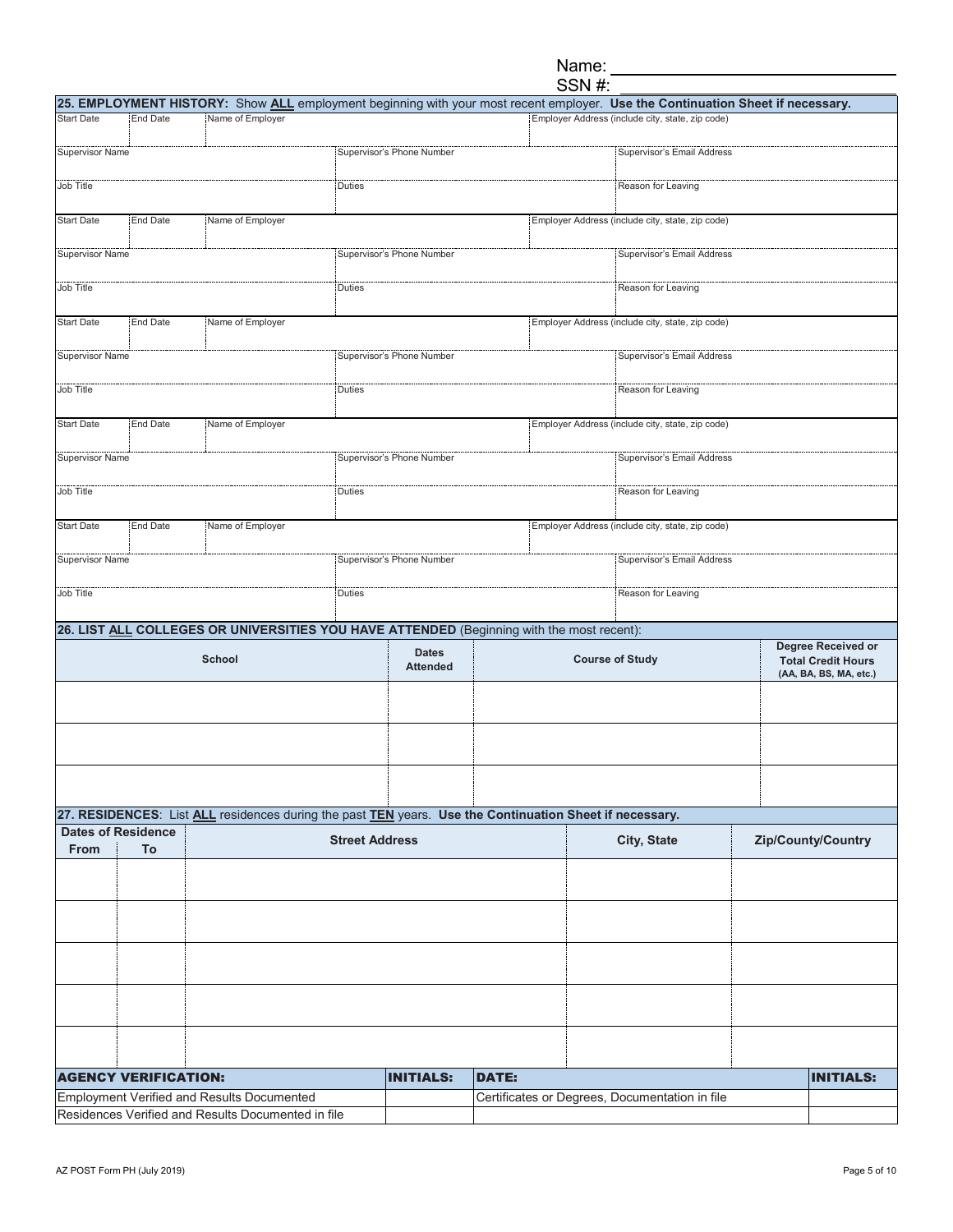|--|

|                |                                    | set aside, dismissed, referred to pre-trial diversion or pardoned. Provide a full explanation on the Continuation Sheet.                                          |                                                                                                                                    |              |                                   |
|----------------|------------------------------------|-------------------------------------------------------------------------------------------------------------------------------------------------------------------|------------------------------------------------------------------------------------------------------------------------------------|--------------|-----------------------------------|
| <b>Date</b>    | Location                           | <b>Police Agency</b>                                                                                                                                              | <b>Original Charge</b>                                                                                                             |              | <b>Disposition / Court Action</b> |
|                |                                    |                                                                                                                                                                   |                                                                                                                                    |              |                                   |
|                |                                    |                                                                                                                                                                   |                                                                                                                                    |              |                                   |
|                |                                    |                                                                                                                                                                   |                                                                                                                                    |              |                                   |
|                |                                    |                                                                                                                                                                   |                                                                                                                                    |              |                                   |
|                |                                    |                                                                                                                                                                   |                                                                                                                                    |              |                                   |
|                |                                    |                                                                                                                                                                   |                                                                                                                                    |              |                                   |
|                |                                    |                                                                                                                                                                   |                                                                                                                                    |              |                                   |
|                |                                    |                                                                                                                                                                   |                                                                                                                                    |              |                                   |
|                |                                    | 29. CIVIL ACTIONS: List ALL civil actions in which you were a party, (i.e., divorces, bankruptcy, small claims court, lawsuits, restraining orders,               |                                                                                                                                    |              |                                   |
|                |                                    | injunctions prohibiting harassment, etc.). Use the Continuation Sheet if necessary.                                                                               |                                                                                                                                    |              |                                   |
| <b>Date</b>    | Location/Court                     |                                                                                                                                                                   | <b>Action or Proceeding</b>                                                                                                        |              | <b>Disposition / Court Action</b> |
|                |                                    |                                                                                                                                                                   |                                                                                                                                    |              |                                   |
|                |                                    |                                                                                                                                                                   |                                                                                                                                    |              |                                   |
|                |                                    |                                                                                                                                                                   |                                                                                                                                    |              |                                   |
|                |                                    |                                                                                                                                                                   |                                                                                                                                    |              |                                   |
|                |                                    |                                                                                                                                                                   |                                                                                                                                    |              |                                   |
|                |                                    |                                                                                                                                                                   |                                                                                                                                    |              |                                   |
|                |                                    |                                                                                                                                                                   |                                                                                                                                    |              |                                   |
| <b>State</b>   | 30. CURRENT DRIVER'S LICENSE       | <b>Expiration Date</b>                                                                                                                                            | 31. PREVIOUS DRIVER'S LICENSE INFORMATION<br>List all states / countries where you have been licensed and provide driver's license |              |                                   |
|                |                                    |                                                                                                                                                                   | number if known:                                                                                                                   |              |                                   |
| License Number |                                    |                                                                                                                                                                   |                                                                                                                                    |              |                                   |
|                |                                    |                                                                                                                                                                   |                                                                                                                                    |              |                                   |
|                |                                    | 32. HAVE YOU EVER HAD YOUR DRIVER'S LICENSE REVOKED OR SUSPENDED?                                                                                                 |                                                                                                                                    |              |                                   |
| $\square$ Yes  | $\square$ No                       | If YES, provide a full explanation on the Continuation Sheet.                                                                                                     |                                                                                                                                    |              |                                   |
| <b>Date</b>    | <b>Location and Issuing Agency</b> | 33. MOTOR VEHICLE OPERATION: List ALL moving violations for which you were stopped and/or cited. Use the Continuation Sheet if necessary.<br>Violation (not code) | <b>Collision Related</b>                                                                                                           |              | <b>Court Disposition</b>          |
|                |                                    |                                                                                                                                                                   |                                                                                                                                    |              |                                   |
|                |                                    |                                                                                                                                                                   |                                                                                                                                    | $\square$ No |                                   |
|                |                                    |                                                                                                                                                                   | $\Box$ Yes                                                                                                                         |              |                                   |
|                |                                    |                                                                                                                                                                   |                                                                                                                                    |              |                                   |
|                |                                    |                                                                                                                                                                   | $\square$ Yes                                                                                                                      | $\Box$ No    |                                   |
|                |                                    |                                                                                                                                                                   | $\Box$ Yes                                                                                                                         | $\square$ No |                                   |
|                |                                    |                                                                                                                                                                   |                                                                                                                                    |              |                                   |
|                |                                    |                                                                                                                                                                   | $\square$ Yes                                                                                                                      | $\square$ No |                                   |
|                |                                    |                                                                                                                                                                   |                                                                                                                                    |              |                                   |
|                |                                    |                                                                                                                                                                   | $\Box$ Yes                                                                                                                         | $\Box$ No    |                                   |
|                |                                    |                                                                                                                                                                   | $\square$ Yes                                                                                                                      | $\square$ No |                                   |
|                | <b>AGENCY VERIFICATION:</b>        | <b>INITIALS:</b>                                                                                                                                                  | <b>DATE:</b>                                                                                                                       |              | <b>INITIALS:</b>                  |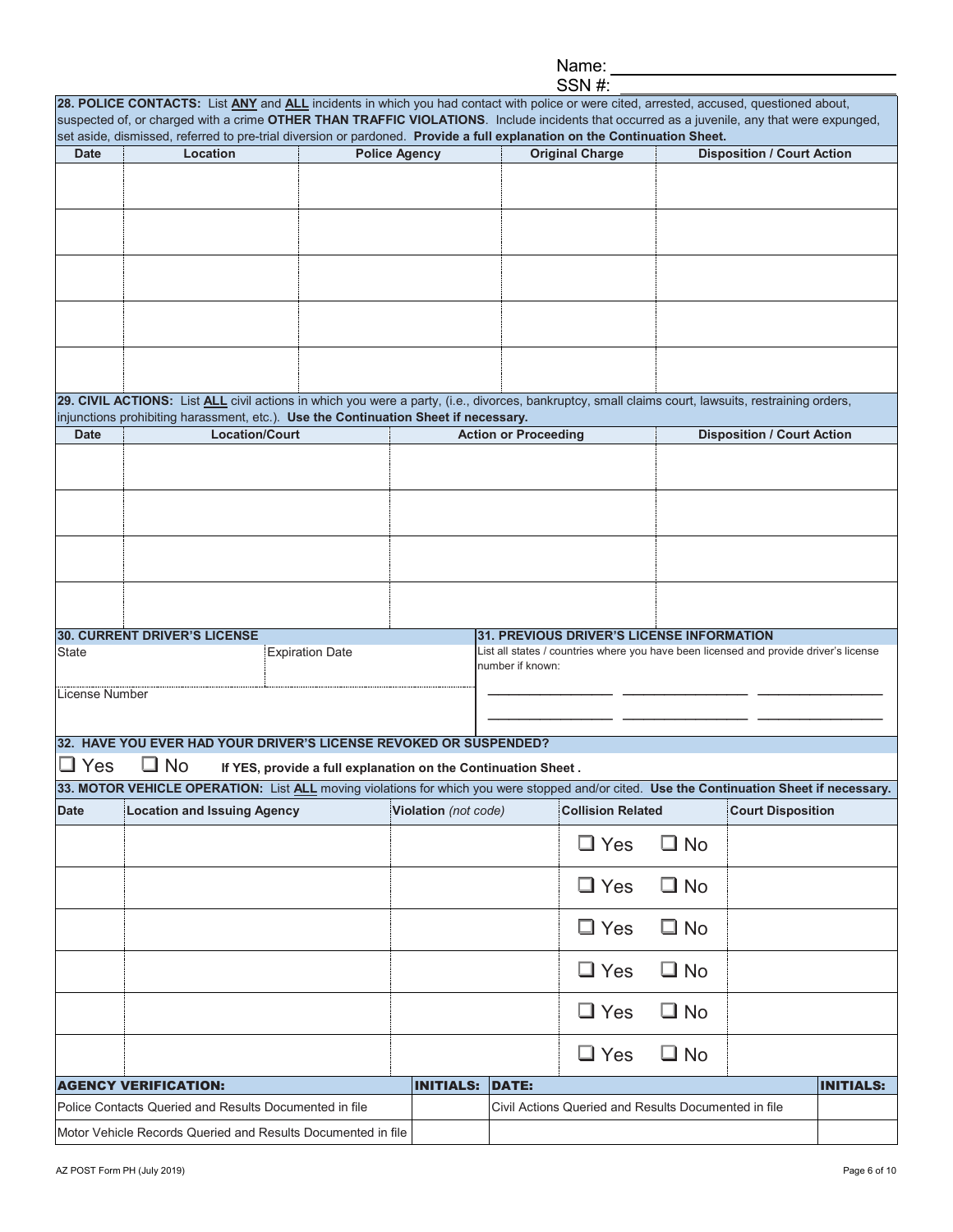| Name |  |
|------|--|
|------|--|

|                                                                                                                                                                                                                                                                                                                                                                                                                                                                                                      |                                                                                             |              |                  |              |                                                                                | SSN #:                 |                                                                                                                      |                                               |                                 |
|------------------------------------------------------------------------------------------------------------------------------------------------------------------------------------------------------------------------------------------------------------------------------------------------------------------------------------------------------------------------------------------------------------------------------------------------------------------------------------------------------|---------------------------------------------------------------------------------------------|--------------|------------------|--------------|--------------------------------------------------------------------------------|------------------------|----------------------------------------------------------------------------------------------------------------------|-----------------------------------------------|---------------------------------|
| 34. ILLEGAL / NON-MEDICAL USE OF OR CRIMINAL INVOLVEMENT WITH DRUGS/CONTROLLED SUBSTANCES:<br>In this section, disclose all illegal drug use, (or criminal involvement) prescription or otherwise. Prescribed drug use for medical purposes will be                                                                                                                                                                                                                                                  |                                                                                             |              |                  |              |                                                                                |                        |                                                                                                                      |                                               |                                 |
| disclosed in a different portion of the application process.                                                                                                                                                                                                                                                                                                                                                                                                                                         |                                                                                             |              |                  |              |                                                                                |                        |                                                                                                                      |                                               |                                 |
| <b>TYPE OF DRUG</b>                                                                                                                                                                                                                                                                                                                                                                                                                                                                                  | <b>HAVE YOU EVER SOLD,</b><br><b>SMUGGLED, OR TRANSPORTED</b><br>FOR SALE OR PERSONAL GAIN? |              |                  |              | <b>HAVE YOU EVER USED,</b><br><b>POSSESSED OR</b><br><b>EXPERIMENTED WITH?</b> | <b>UNDER AGE</b><br>21 | IF YES, NUMBER OF TIMES<br><b>USED, POSSESSED OR</b><br><b>EXPERIMENTED WITH?</b><br>AGE 21 AND<br>H.<br><b>OVER</b> | <b>TOTAL</b><br><b>LIFETIME</b><br><b>USE</b> | <b>DATE LAST</b><br><b>USED</b> |
| <b>MARIJUANA</b> (in any form)                                                                                                                                                                                                                                                                                                                                                                                                                                                                       | $\square$ Yes                                                                               | $\Box$ No    | $\Box$ Yes       |              | $\Box$ No                                                                      |                        |                                                                                                                      |                                               |                                 |
| <b>COCAINE/CRACK</b>                                                                                                                                                                                                                                                                                                                                                                                                                                                                                 | $\Box$ Yes                                                                                  | $\square$ No | $\Box$ Yes       |              | $\Box$ No                                                                      |                        |                                                                                                                      |                                               |                                 |
| <b>METHAMPHETAMINE</b><br><b>/SPEED/ADDERALL</b>                                                                                                                                                                                                                                                                                                                                                                                                                                                     | $\square$ Yes                                                                               | $\Box$ No    | $\Box$ Yes       |              | $\Box$ No                                                                      |                        |                                                                                                                      |                                               |                                 |
| <b>HEROIN</b>                                                                                                                                                                                                                                                                                                                                                                                                                                                                                        | $\Box$ Yes                                                                                  | $\Box$ No    | $\Box$ Yes       |              | $\Box$ No                                                                      |                        |                                                                                                                      |                                               |                                 |
| <b>OPIUM</b>                                                                                                                                                                                                                                                                                                                                                                                                                                                                                         | $\Box$ Yes                                                                                  | $\Box$ No    | $\Box$ Yes       |              | $\Box$ No                                                                      |                        |                                                                                                                      |                                               |                                 |
| <b>LSD/ACID/ECSTASY</b>                                                                                                                                                                                                                                                                                                                                                                                                                                                                              | $\Box$ Yes                                                                                  | $\square$ No | $\Box$ Yes       |              | $\Box$ No                                                                      |                        |                                                                                                                      |                                               |                                 |
| <b>PEYOTE/MESCALINE</b>                                                                                                                                                                                                                                                                                                                                                                                                                                                                              | $\square$ Yes                                                                               | $\square$ No | $\Box$ Yes       |              | $\square$ No                                                                   |                        |                                                                                                                      |                                               |                                 |
| <b>STEROIDS/</b><br><b>TESTOSTERONE/HGH</b>                                                                                                                                                                                                                                                                                                                                                                                                                                                          | $\square$ Yes                                                                               | $\Box$ No    | $\Box$ Yes       |              | $\square$ No                                                                   |                        |                                                                                                                      |                                               |                                 |
| <b>ANY OTHER ILLEGAL</b><br><b>DRUG OR NARCOTIC</b>                                                                                                                                                                                                                                                                                                                                                                                                                                                  | $\square$ Yes                                                                               | $\square$ No | $\Box$ Yes       |              | $\Box$ No                                                                      |                        |                                                                                                                      |                                               |                                 |
| <b>ILLEGAL USE OF</b><br><b>PRESCRIPTION DRUGS</b>                                                                                                                                                                                                                                                                                                                                                                                                                                                   | $\Box$ Yes                                                                                  | $\square$ No | $\Box$ Yes       |              | $\Box$ No                                                                      |                        |                                                                                                                      |                                               |                                 |
| <b>ANY USE OF OTHER'S</b><br><b>PRESCRIPTIONS</b>                                                                                                                                                                                                                                                                                                                                                                                                                                                    | $\Box$ Yes                                                                                  | $\Box$ No    | $\Box$ Yes       |              | $\Box$ No                                                                      |                        |                                                                                                                      |                                               |                                 |
| <b>SYNTHETIC/DESIGNER</b><br>DRUGS (Spice, K2, etc.)                                                                                                                                                                                                                                                                                                                                                                                                                                                 | $\square$ Yes                                                                               | $\Box$ No    | $\square$ Yes    |              | $\square$ No                                                                   |                        |                                                                                                                      |                                               |                                 |
| 35. IF YOU ANSWERED YES, ON ANY OF THE AREAS IN QUESTION #34, PROVIDE A FULL EXPLANATION ON THE CONTINUATION SHEET.<br>INCLUDE, IF APPLICABLE, THE FOLLOWING:                                                                                                                                                                                                                                                                                                                                        |                                                                                             |              |                  |              |                                                                                |                        |                                                                                                                      |                                               |                                 |
| a. How the drug was ingested, consumed or topically applied,                                                                                                                                                                                                                                                                                                                                                                                                                                         |                                                                                             |              |                  |              | d. How the drug was obtained,                                                  |                        |                                                                                                                      |                                               |                                 |
| b. The duration of usage,                                                                                                                                                                                                                                                                                                                                                                                                                                                                            |                                                                                             |              |                  |              | e. Why you stopped using the drug,                                             |                        |                                                                                                                      |                                               |                                 |
| c. The motivation for use,                                                                                                                                                                                                                                                                                                                                                                                                                                                                           |                                                                                             |              |                  |              |                                                                                |                        | f. Any other factors you believe are relevant (i.e., Name of Drug).                                                  |                                               |                                 |
| 36. CRIMINAL CONDUCT (includes detected and undetected crimes)                                                                                                                                                                                                                                                                                                                                                                                                                                       |                                                                                             |              |                  |              |                                                                                |                        |                                                                                                                      |                                               |                                 |
| a. Have you ever committed a felony or an offense which would be a felony if committed in this state?                                                                                                                                                                                                                                                                                                                                                                                                |                                                                                             |              |                  |              |                                                                                |                        |                                                                                                                      | $\square$ Yes                                 | ⊒ No                            |
| b. Have you ever committed a criminal offense involving dishonesty, theft (i.e., shoplifting), unlawful sexual conduct or<br>physical violence?                                                                                                                                                                                                                                                                                                                                                      |                                                                                             |              |                  |              |                                                                                |                        |                                                                                                                      | $\square$ Yes                                 | $\sqsupseteq$ No                |
| If YES to either 36a or 36b, provide a full explanation on the Continuation Sheet.                                                                                                                                                                                                                                                                                                                                                                                                                   |                                                                                             |              |                  |              |                                                                                |                        |                                                                                                                      |                                               |                                 |
| 37. Are you now, or have you ever been a member of any foreign or domestic organization, association, movement, group or<br>combination of persons which has adopted or shows a policy of advocating the commission of force or violence to deny<br>⊒ No<br>$\square$ Yes<br>other persons their rights under the Constitution of the United States of America or the state of Arizona; or which seeks to<br>alter the form of government of the United States of America by unconstitutional means? |                                                                                             |              |                  |              |                                                                                |                        |                                                                                                                      |                                               |                                 |
| If YES, provide a full explanation on the Continuation Sheet.                                                                                                                                                                                                                                                                                                                                                                                                                                        |                                                                                             |              |                  |              |                                                                                |                        |                                                                                                                      |                                               |                                 |
| 38. Do you have any knowledge or information, in addition to that specifically required in this questionnaire, which is or may<br>be relevant, directly or indirectly, to an investigation of your eligibility or fitness for the position you are seeking? This<br>includes but is not limited to character traits, temperance habits, employment, education, subversive activities, family<br>associations or traffic violations?                                                                  |                                                                                             |              |                  |              |                                                                                |                        |                                                                                                                      | $\square$ Yes                                 | ∐ No                            |
| If YES, provide a full explanation on the Continuation Sheet.                                                                                                                                                                                                                                                                                                                                                                                                                                        |                                                                                             |              |                  |              |                                                                                |                        |                                                                                                                      |                                               |                                 |
| <b>AGENCY VERIFICATION:</b>                                                                                                                                                                                                                                                                                                                                                                                                                                                                          |                                                                                             |              | <b>INITIALS:</b> | <b>DATE:</b> |                                                                                |                        |                                                                                                                      |                                               | <b>INITIALS:</b>                |
| $\Box$ Applicant Meets Drug Standards<br>Applicant Does Not Meet Drug Standards                                                                                                                                                                                                                                                                                                                                                                                                                      |                                                                                             |              |                  |              | <b>ACIC / ACCH Checked</b>                                                     |                        |                                                                                                                      |                                               |                                 |
| Criminal History Check Completed and Documented                                                                                                                                                                                                                                                                                                                                                                                                                                                      |                                                                                             |              |                  |              | NCIC / III Checked                                                             |                        |                                                                                                                      |                                               |                                 |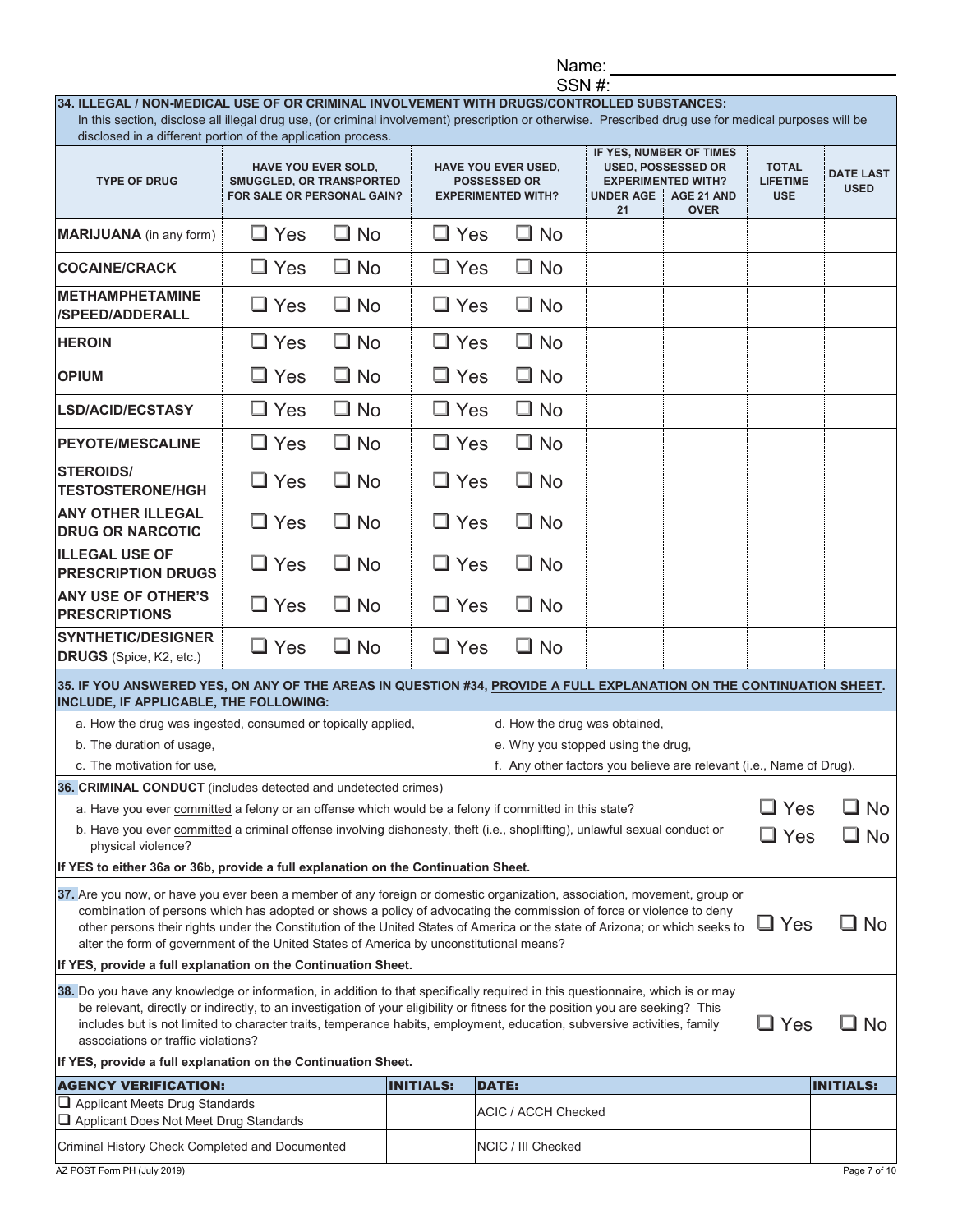| If YES, provide the following information:                                                                                                                                                                                     |             | <b>DATES OF EMPLOYMENT</b> |                            |                      |              |
|--------------------------------------------------------------------------------------------------------------------------------------------------------------------------------------------------------------------------------|-------------|----------------------------|----------------------------|----------------------|--------------|
| <b>NAME OF AGENCY</b>                                                                                                                                                                                                          | <b>From</b> | To                         | <b>CITY</b>                |                      | <b>STATE</b> |
|                                                                                                                                                                                                                                |             |                            |                            |                      |              |
|                                                                                                                                                                                                                                |             |                            |                            |                      |              |
|                                                                                                                                                                                                                                |             |                            |                            |                      |              |
|                                                                                                                                                                                                                                |             |                            |                            |                      |              |
|                                                                                                                                                                                                                                |             |                            |                            |                      |              |
|                                                                                                                                                                                                                                |             |                            |                            |                      |              |
| If prior Arizona certification, attach verification of most current AZ POST continuing training, proficiency training, and firearms qualifications.                                                                            |             |                            |                            |                      |              |
| Have you ever been the subject of an internal investigation, resigned during an investigation or resigned to avoid an<br>investigation?<br>If YES, provide a full explanation on the Continuation Sheet.                       |             |                            |                            | $\square$ Yes        | $\square$ No |
| Has your peace officer certification been revoked, suspended, canceled or denied for any reason?<br>If YES, provide a full explanation on the Continuation Sheet.                                                              |             |                            |                            | $\Box$ Yes           | $\square$ No |
| Have you, while on duty as a peace officer and without authorization, used or been under the influence of spirituous<br>d.<br>liquor?<br>If YES, provide a full explanation on the Continuation Sheet.                         |             |                            |                            |                      | $\square$ No |
| Have you received discipline for any improper conduct as a peace officer? Discipline: Letter of reprimand/counseling,<br>suspension, termination or demotion.<br>If YES, provide a full explanation on the Continuation Sheet. |             |                            |                            | $\Box$ Yes           | $\square$ No |
| 40. Have you applied with any law enforcement agencies?                                                                                                                                                                        |             |                            |                            | $\Box$ Yes           | $\square$ No |
| If YES, please provide ALL Agencies and Positions. Use Continuation Sheet if Necessary                                                                                                                                         |             |                            |                            |                      |              |
| Name of Agency                                                                                                                                                                                                                 |             | <b>Position</b>            | <b>Date of Application</b> | Was Polygraph taken? |              |
|                                                                                                                                                                                                                                |             |                            |                            | $\Box$ Yes           | $\square$ No |
|                                                                                                                                                                                                                                |             |                            |                            | $\Box$ Yes           | $\square$ No |
|                                                                                                                                                                                                                                |             |                            |                            | $\Box$ Yes           | $\square$ No |
|                                                                                                                                                                                                                                |             |                            |                            | $\Box$ Yes           | $\square$ No |
|                                                                                                                                                                                                                                |             |                            |                            |                      |              |

**true, complete and correct to the best of my knowledge and belief. These entries are made in good faith. I understand that a false or misleading statement on this form constitutes a violation of the law and is cause to deny, suspend or revoke peace officer certification.** 

**SIGNATURE OF APPLICANT: DATE:**

| <b>AGENCY VERIFICATION:</b>                                    | <b>IINITIALS:</b> | <b>IDATE:</b>                                          | <b>INITIALS:</b> |
|----------------------------------------------------------------|-------------------|--------------------------------------------------------|------------------|
| Previous Agencies Applied to Queried and Results<br>Documented |                   | Certification History Verified and Results Documented  |                  |
| Training and Firearms Requirements Documentation on<br>file    |                   | Valid Certification Verified and Documentation on file |                  |
| Improper Conduct Researched and Documentation on file          |                   | Fingerprint Card Submitted - AZ DPS                    |                  |
| Signature and Date Completed                                   |                   | Fingerprint Card Submitted - FBI                       |                  |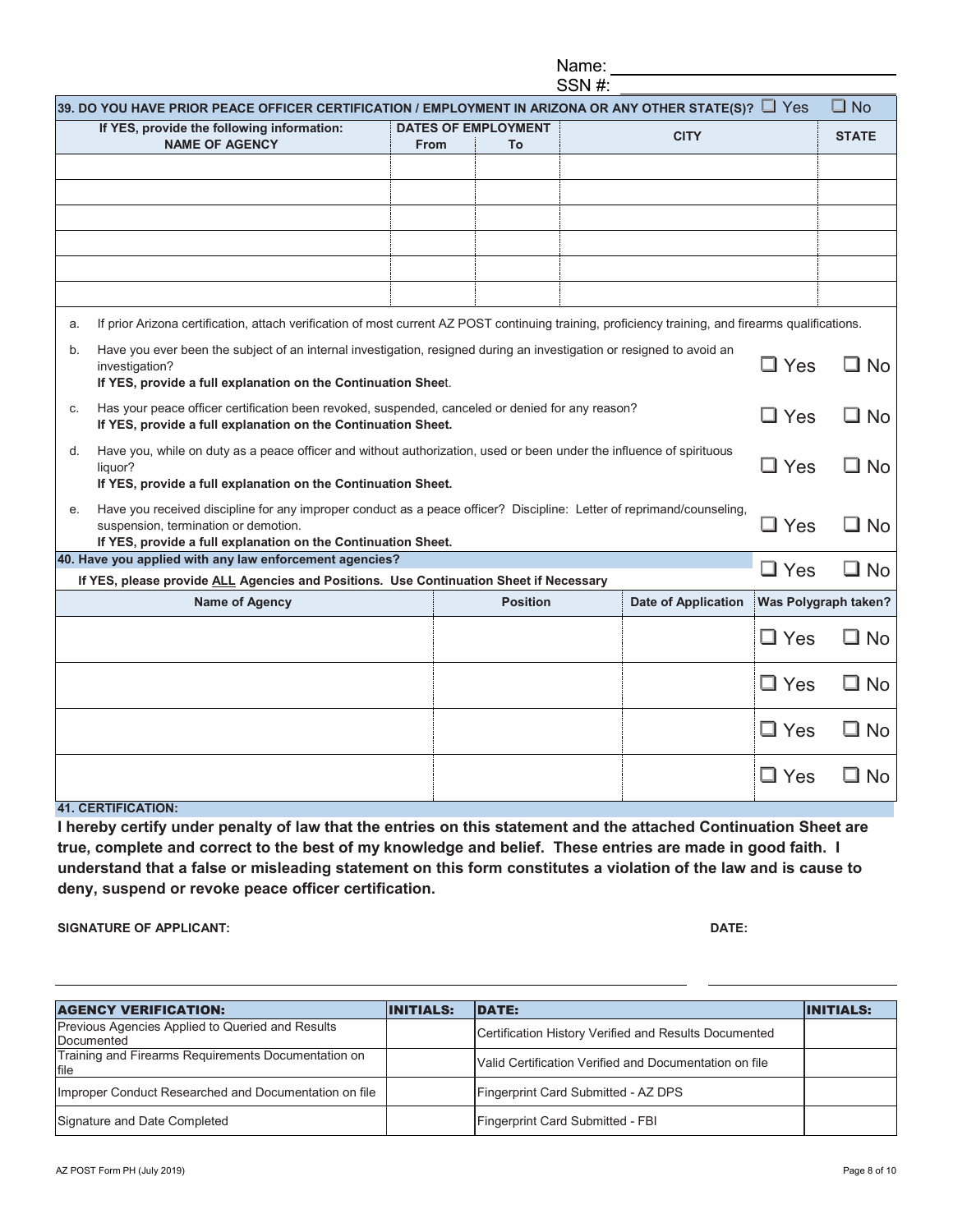Name:  $SSN$ #:



**Arizona Peace Officer Standards and Training Board STATEMENT OF PERSONAL HISTORY AND APPLICATION FOR CERTIFICATION**

# **CONTINUATION SHEET**

Please list the applicable **question number** for each entry made on this page. Use the space provided to complete answers for previously asked questions or for necessary explanation and clarification.

| Question Explanation, Clarification, etc. |
|-------------------------------------------|
|                                           |
|                                           |
|                                           |
|                                           |
|                                           |
|                                           |
|                                           |
|                                           |
|                                           |
|                                           |
|                                           |
|                                           |
|                                           |
|                                           |
|                                           |
|                                           |
|                                           |
|                                           |
|                                           |
|                                           |
|                                           |
|                                           |
|                                           |
|                                           |
|                                           |
|                                           |